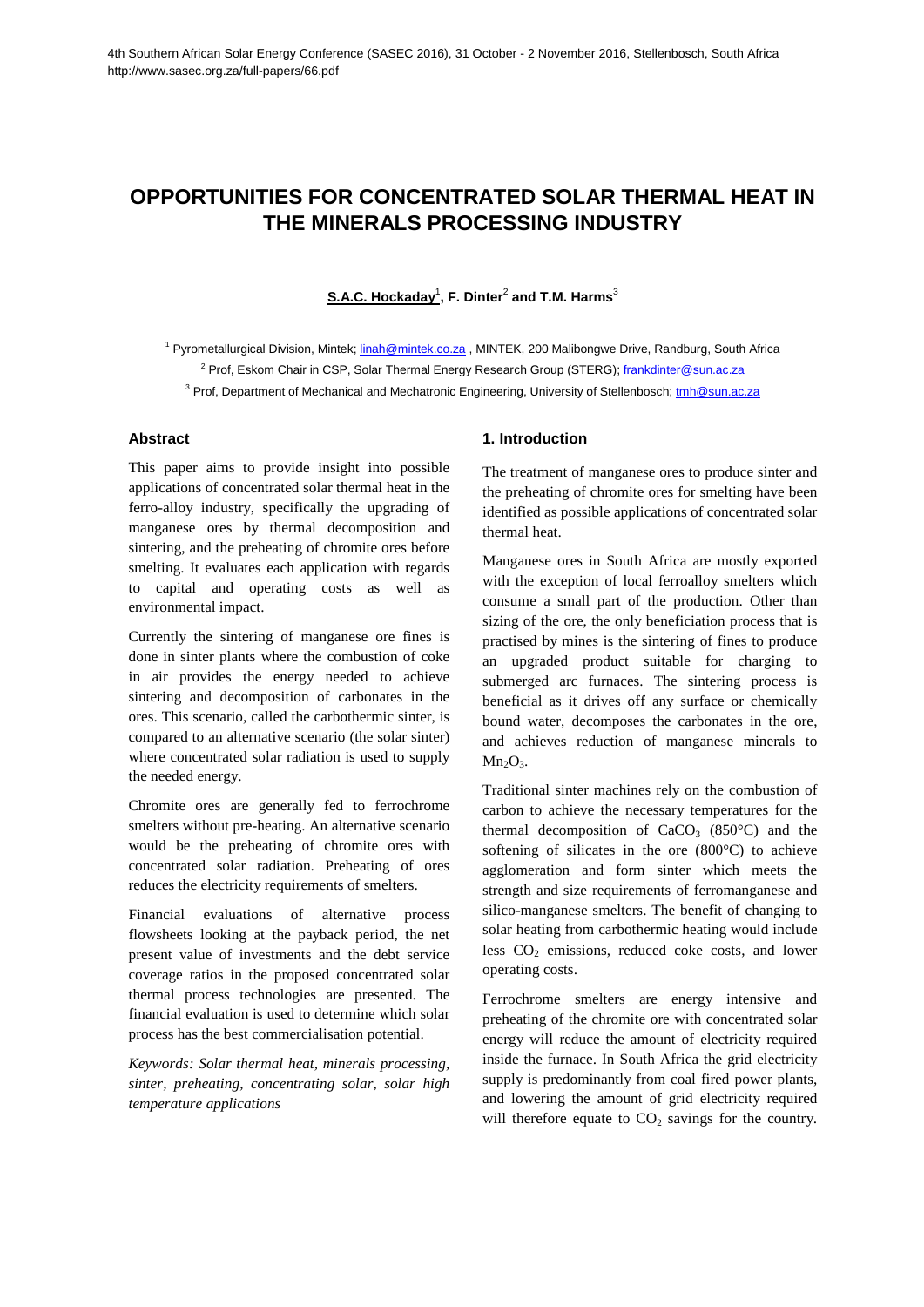The preheating of chromite needs to be coupled with the smelting process, and this will lead to additional complexity in smelter control.

These two possibilities were evaluated according to their energy requirements to size collector fields and then compared economically to identify the most promising research opportunity.

# **2. Energy requirements and sizing of the collector field**

#### *2.1. Energy requirements*

The specific energy requirements and sizing of the<br> **Example 19 Solution** Schematics and sizing of the<br> **Collector field**<br>
2.1. Energy requirements<br>
The specific energy requirements (SERs) for each<br>
solar process were esti solar process were estimated for normalised compositions for manganese and chromite ores, seen in Table 1, using the equilibrium module in the FactSage 7.0 thermodynamic package [1]. The results are summarised in Figure 1.

| $wt$ %                         | <b>Mn Ore</b> | <b>Mn Sinter</b> | <b>Chromite</b> |                           |
|--------------------------------|---------------|------------------|-----------------|---------------------------|
| MgO                            |               | 9.2              | 10.9            |                           |
| MgCO <sub>3</sub>              | 8.8           |                  |                 | $\mathbf n$               |
| $Al_2O_3$                      | 0.5           | 0.6              | 14.4            | T                         |
| SiO <sub>2</sub>               | 4.0           | 4.5              | 4.0             | $\boldsymbol{\mathrm{h}}$ |
| CaO                            |               | 16.4             | 0.6             | b                         |
| CaCO <sub>3</sub>              | 26.1          |                  |                 | f                         |
| TiO <sub>2</sub>               |               |                  | 0.6             |                           |
| $V_2O_5$                       |               |                  | 0.5             | T                         |
| Cr <sub>2</sub> O <sub>3</sub> |               |                  | 43.9            | d<br>Ľ                    |
| MnO                            | 29.6          | 12.0             | 0.2             | k                         |
| $Mn_2O_3$                      |               | 50.0             |                 | fi                        |
| MnO <sub>2</sub>               | 23.2          |                  |                 | e                         |
| FeO                            |               |                  | 25.0            | $\mathbf c$               |
| Fe <sub>2</sub> O <sub>3</sub> | 6.6           | 7.3              |                 | p                         |
| $H_2O$                         | 1.3           |                  |                 | $\mathbf c$               |
| Total                          | 100           | 100              | 100             | S                         |
| Mn                             | 38%           | 44%              | N/A             | d                         |

**Table 1. Compositions of materials as used for process evaluation**

Although the mineralogy of the ores are more complex than these assumed compositions, the assumed compositions reflect the important reactions such as the evaporation of water, the thermal decomposition of  $CaCO<sub>3</sub>$  and also the reduction of MnO<sub>2</sub>. The SER depends on the

temperature required as well as on the energy requirement of any endothermic reactions taking place.



# **Figure 1. Energy requirements for sintering of manganese ore fines and preheating of chromite ore**

The ferrochrome preheating scenario assumes pre heating to 1000°C in order to size the heliostat field, but charges feed into the furnace at 800°C to account for heat losses during ore transfer.

The solar sinter scenario was benchmarked against data on manganese sintering from the paper by Pienaar [2]. The paper specifies coke as the carbon source but lacking analysis, we assumed petroleum coke with a fixed carbon content of 99.5 %. The energy transfer efficiency to the ore in the carbothermic sinter was calculated to be 61.6 % as 0.73 MWh/t sinter could be provided by complete combustion of the coke compared to the calculated requirement of 0.45 MWh/t sinter to reach 900  $\degree$ C and complete CaCO<sub>3</sub> decomposition. This efficiency, reactor, has been assumed as to account for heat losses in the thermal processing unit based on sinter technology. This is based on the concept that the treatment units would be similar in construction and function to sinter plants. In Figure 2 the model concept is sketched and the efficiencies referring to the energy transfer steps are illustrated.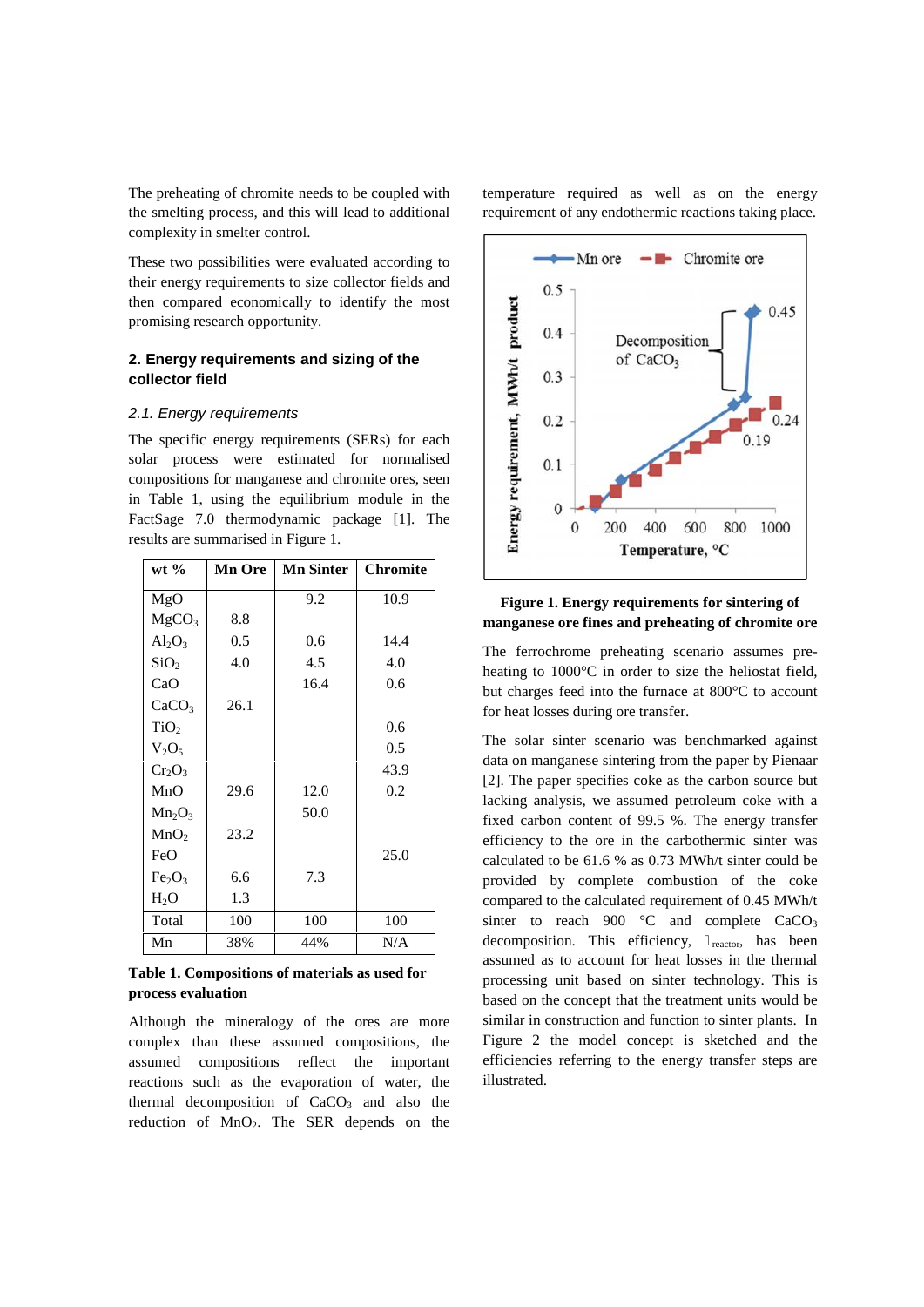

#### **Figure 2. Sketch detailing model concept**

Detailed experimental studies would be needed to determine transfer as it is dependent on ore properties and the type of solar receiver used as well as the final design of the high temperature transport unit. This is outside of the scope of this paper, but will be the focus of future research. For the purpose of the economic models a value of  $_{\text{transfer}} = 0.8$  will be assumed.

### *2.2. Sizing of the collector field*

In order to size the collector field several assumptions were made regarding the efficiencies of the energy transfer between the collectors and the receiver as well as the energy transfer between the receiver and the treatment plant. Given the energy requirements being more than 10 MW and the high temperatures required, a heliostat collector field with a beam down tower receiver is envisaged. If the beam down concept is impractical, different heat transfer fluids will be considered in future research.

The assumptions made for the model are given in Table 2. Lower direct normal irradiance (DNI) values are assumed for the chromite preheating scenario as most of the smelters are located near the Bushveld Minerals Complex in the North West Province and Mpumalanga, while the manganese mines are located in the Northern Cape Province.

DNI data were estimated from SolarGIS [3]. The heliostat field area was sized by relating the annual process energy requirement,  $Q_{\text{process}}$ , to the annual solar energy, Qsolar. These quantities are defined in equations 1 and 2.

| $Q_{process} = (SER)$ x annual production rate                           |   |
|--------------------------------------------------------------------------|---|
| $Q_{\text{solar}} = \text{DNI}$ x heliostat area                         |   |
| $Q_{\text{solar}} X$ optical X transfer X reactor = $Q_{\text{process}}$ | ર |

| <b>Parameter</b>                      | Value |
|---------------------------------------|-------|
| SER, Mn ore sinter, MWh/t             | 0.45  |
| SER, Chromite preheating, MWh/t       | 0.24  |
| Production rate, kt sinter/annum      | 500   |
| optical, $%$                          | 60    |
| transfer, $%$                         | 80    |
| $_{\text{reactor}}$ , %               | 62    |
| Collector area of total plant area, % | 95    |
| DNI, kWh/ $(m^2)$ Manganese sinter    | 2 700 |
| DNI, $kWh/(m^2)$ Chromite preheat     | 2 100 |

**Table 2. Parameters used to size collector field**

The optical efficiency of the heliostat field,  $_{\text{optical}}$ , was assumed to be 0.6 and includes the cosine errors associated with tracking and reflecting solar rays to the receiver, mirror facet imperfections, scattering, blocking and shadowing and diffusion. This number has been reported [4] as high as 0.7 for electricity production facilities (receiver temperatures  $600 \degree C$ ) and as low as 0.6 for coal gasification applications (receiver temperatures  $1000 \degree C$ ).

The comparison of the sized fields for the solar manganese ore sinter and solar chromite preheater, as well as the solar plant thermal power ratings are given in Table 3.

| Basis 500 kt product/a  | <b>Solar sinter</b> | <b>Chromite</b> |
|-------------------------|---------------------|-----------------|
| Collector area, $m2$    | 282 337             | 185 746         |
| Plant rating, $MW_{th}$ | 60                  | 39              |
| Total plant area, ha    | 29.7                | 19.6            |

# Ha **Table 3. Collector field sizes for solar projects**

Due to the lower specific energy requirement, chromite preheating requires a smaller heliostat field even though the assumed DNI is assumed to be lower due to the location of the chromite smelters, see Table 3.

## **3. Economic evaluation**

The high temperature treatment units required for both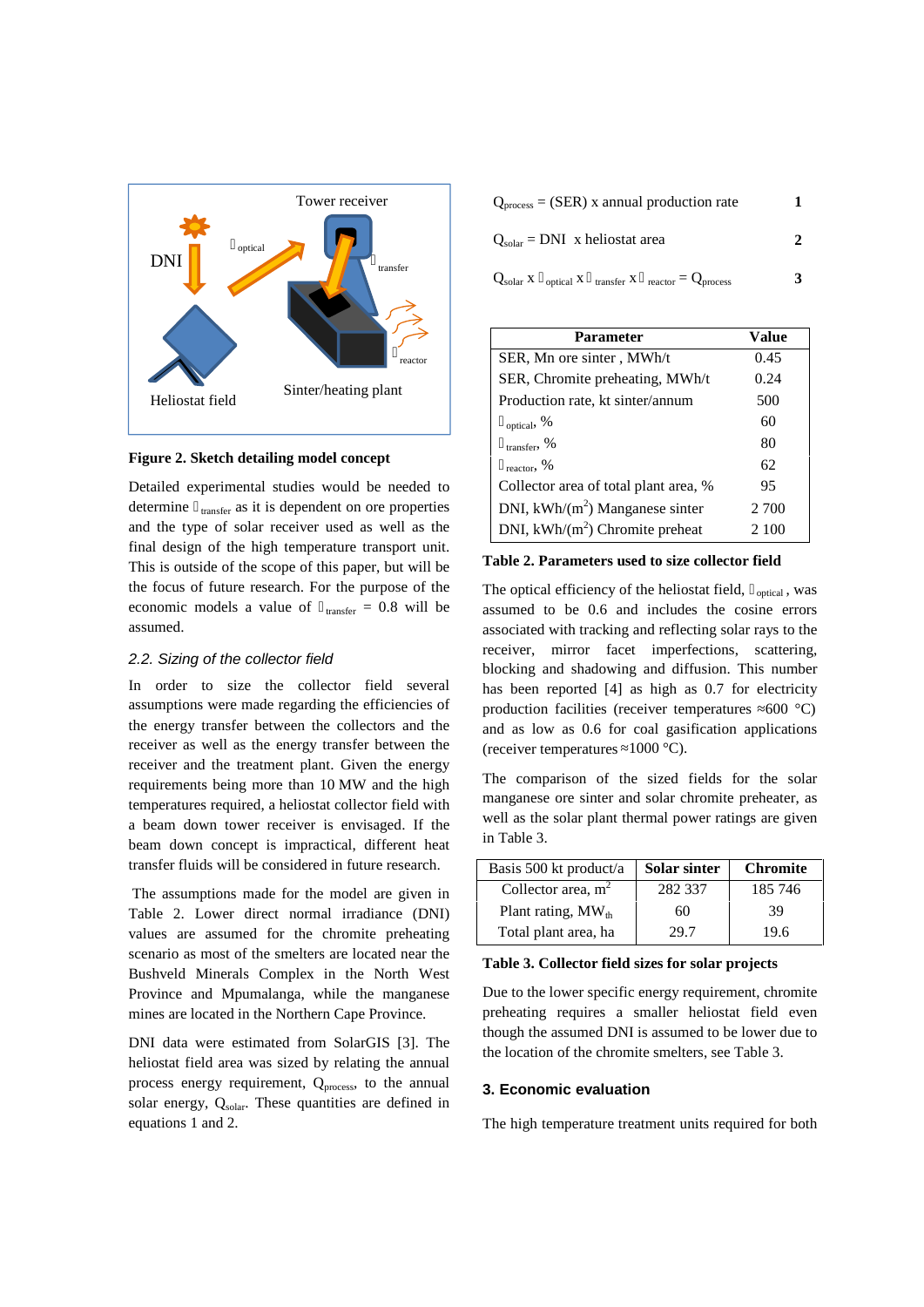the sinter and preheating scenarios were assumed to be similar in operation to traditional carbothermic sinter equipment, with changes needed to accommodate solar radiation seen as negligible to costing. The major additional costs for solar treatment are the collector field and tower receiver.

| Basis 500 kt<br>product/year    | Carbo-<br>thermic<br>sinter | <b>Solar</b><br>sinter | <b>Chromite</b><br>preheating | la<br>re<br>tr |
|---------------------------------|-----------------------------|------------------------|-------------------------------|----------------|
| Availability, %                 | 92.5                        | 47.4                   | 38.6                          | th             |
| Production, t/h                 | 68                          | 134                    | 164                           | T              |
| Production, t/day               | 1519                        | 1519                   | 1519                          | es             |
| Carbon, kg/t sinter             | 105.9                       |                        |                               | А              |
| Total CO <sub>2</sub> , kt/year | 319                         | 103                    |                               | Vź             |
|                                 |                             |                        |                               |                |

## **Table 4. Comparison of carbothermic sinter data (Pienaar, 1992) with solar sinter and chromite preheating scenarios**

## *3.1. Capital costs*

Numbers sourced in different currencies were converted to South African rands using the exchange rate at the year of estimation [5] and adjusted applying CPI inflation [6].

| Capital costs,   | Carbo-        | <b>Solar</b>  | Solar            |
|------------------|---------------|---------------|------------------|
| <b>Million R</b> | thermic       | <b>Sinter</b> | <b>Preheater</b> |
|                  | <b>Sinter</b> |               |                  |
| Treatment        | 365           | 711           | 873              |
| Heliostat field  |               | 689           | 453              |
| Tower            |               | 135           | 88               |
| Land             |               | 0.18          | 0.12             |
| Total            | 365           | 1535          | 1 4 1 4          |

#### **Table 5. Capital cost estimation**

Capital costs for each process are given in Table 5. The carbothermic sinter cost is based on the cost of the sinter installed for Kalagadi mine in 2012. The 2.4 Mt sinter/annum plant was bought for R 1.4 billion [7]. Sinter costs are assumed to be linear based on the hourly production rate. The hourly production rate was calculated for each process and is given in Table 4.

The cost of the treatment unit for the chromite preheating is assumed to be similar to the cost of a sinter unit as they share the same high temperature requirements and mechanics. The treatment unit costs for the solar processes are larger as they are required to handle a higher throughput than the conventional unit which has a much higher availability.

**Chromite** requires a larger treatment unit. The cost of the **preheating** treatment unit is estimated to be larger than the cost of The capital costs for the solar sinter and the chromite preheater are similar, with the solar sinter requiring a larger heliostat field while the chromite preheater the heliostat field and the receiver tower.

> The cost estimated for the tower receivers are based on estimates by Hinkley (2013) [8] for towers as 217 AUS\$/kWth and the heliostat field costs are based on values from IRENA (2015) [9] at  $147 \text{ USD/m}^2$ .

> Land costs were calculated based on an assumed land price of R 6 000/ha.

## *3.2 Operating costs and profits*

The operating costs for the carbothermic smelter include the cost and transportation of coke. Coke transport costs were based on estimates by Ramsay [10] at R  $1.11/$  (t.km) and a 726 km distance from supplier to the manganese ore mine. Petroleum coke at R 4 600 /t was used to determine carbon costs. From the mass balance 53.2 kt of coke is needed to produce 500 kt sinter annually. Operating and maintenance costs were estimated using reports for the Kalagadi Mine sinter plant [11] adjusted according to annual production and from data published by IRENA [9].

The solar preheating of chromite has an annual saving on electricity costs. The annual amount of electricity saved was calculated as 95 GWh/a. An average electricity price of R 0.50 /kWh was assumed in 2016 based on data from ESKOM [12] and an annual electricity escalation of 10 % is included in the model.

Manganese ore and sinter are sold based on their manganese metal content. This price has been constant at around R 25 000/t manganese over the last 5 years [13], as South African exports control a large share of the market. The economic evaluation assumes that 15 % of the sales from manganese sinter can be considered profit with the remaining 85% being absorbed by mining, sizing and transport of the product.

The assumptions for each scenario considered are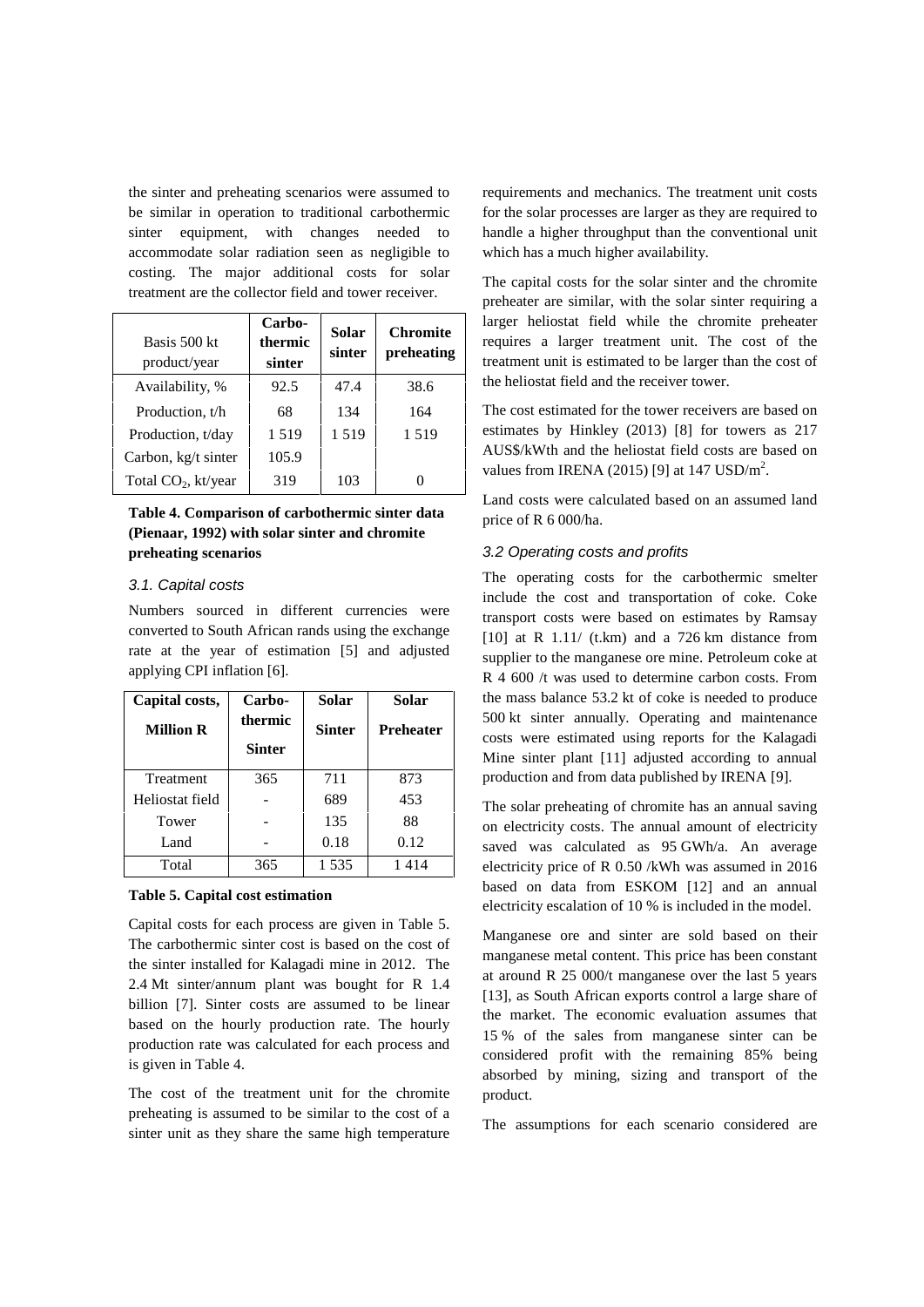given in Table 6 and Table 7.

| Variable                    | <b>Assumption</b> |
|-----------------------------|-------------------|
| O&M escalation              | $0\%$             |
| Corporate Tax rate          | 28%               |
| Depreciation period, years  | 10                |
| Cost of debt (loan rate)    | 15%               |
| Carbon Tax, $R/tCO2$        | 0.00              |
| Coke cost, $R/t$            | 4 620             |
| Coke transport cost, $R/t$  | 806               |
| Coke cost escalation        | $0\%$             |
| Transport cost escalation   | $0\%$             |
| Discount rate               | 15%               |
| Electricity cost, R/kWh     | 0.50              |
| Electricity cost escalation | 10%               |

**Table 6. General assumptions for financial models**

|                               | Carbo-<br>thermic<br>sinter | Solar<br>sinter | <b>Chromite</b><br>preheatin<br>g |                   |
|-------------------------------|-----------------------------|-----------------|-----------------------------------|-------------------|
| Capital Costs,<br>R million   | 365                         | 1535            | 1414                              |                   |
| Coke, t/year                  | 53 200                      | $\theta$        | $\overline{0}$                    |                   |
| O&M, R<br>million/year        | 19                          | 134             | 98                                |                   |
| Loan period,<br>years         | 10.00                       | 15.00           | 10                                |                   |
| Product.<br>kt/year           | 500                         | 500             | 500                               | Figu<br>A ca      |
| $CO2$ , t/year                | 318751                      | 103 477         | $\theta$                          | sola              |
| Profit on<br>sinter           | 15%                         | 15%             |                                   | rese<br>off-      |
| Mn in sinter                  | 44%                         | 44%             |                                   | savi              |
| Mn price, R/t                 | 25 000                      | 25 000          |                                   | feed              |
| Mn price<br>escalation        | 0%                          | 0%              |                                   | mai<br><b>NPV</b> |
| Annual electricity saved, GWh |                             |                 | 95.14                             | preh              |

# **Table 7. Scenario specific assumptions for financial models**

## **4. Results**

The constructed economic models were used to evaluate the scenarios for a period of 15 years.

Payback and net present value (NPV) were calculated as described by Atrill [14] and mathematically expressed in equation 4.





A cash flow comparison, see Figure 3, showed that the solar sintering of manganese ore is the more appealing research option as the sales of manganese sinter can off-set the high capital costs required, while the annual savings in electricity from preheating chromite smelter feed is insufficient to cover operations and maintenance costs until year 8.

NPV comparisons in Table 8 show that solar chromite preheating, based on the assumptions of this paper, does not achieve a positive NPV.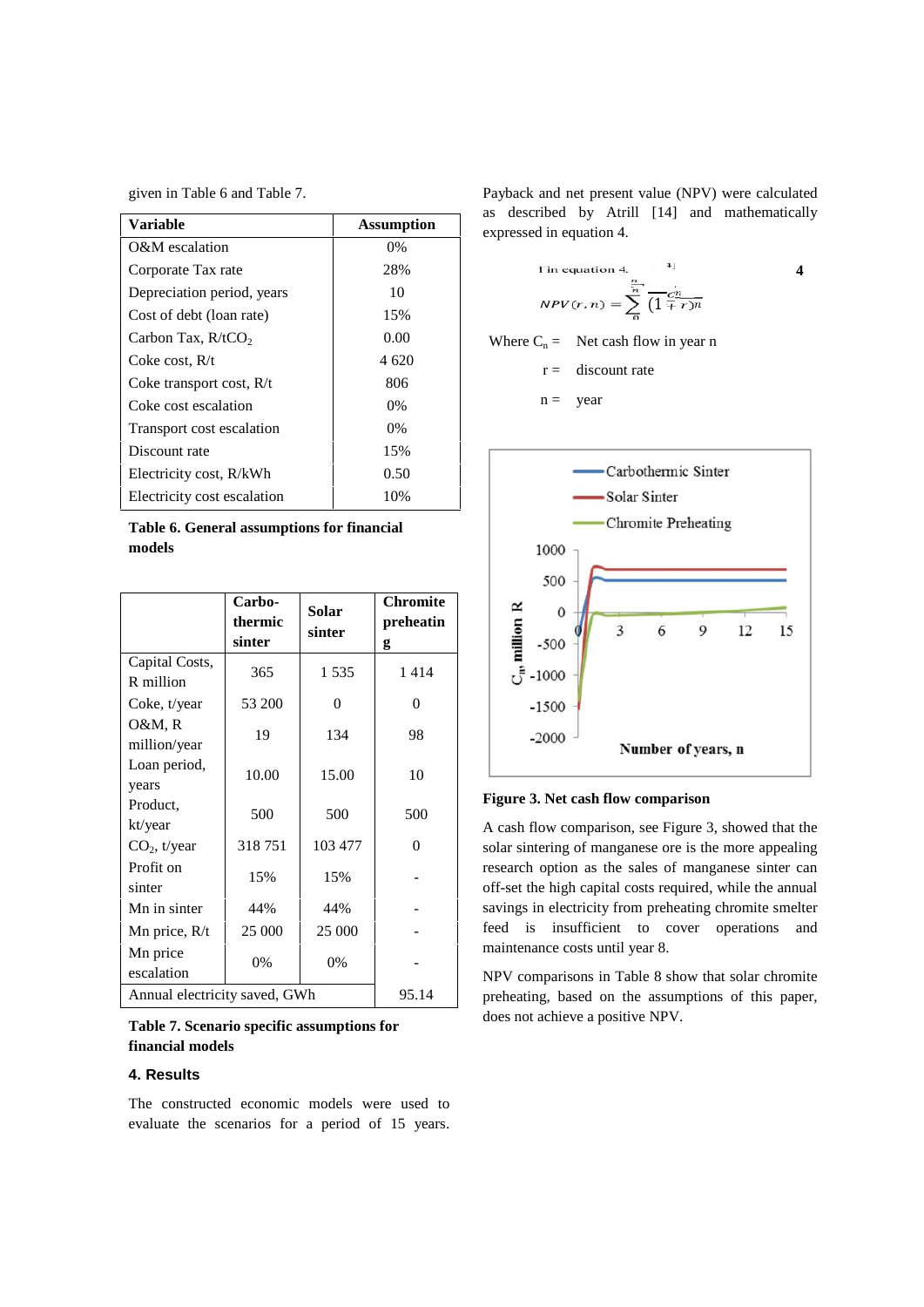|                     | Carbo-<br>thermic<br>sinter | Solar<br>sinter | <b>Chromite</b><br>preheating | sinter<br>sinter. |
|---------------------|-----------------------------|-----------------|-------------------------------|-------------------|
| NPV, R<br>million   | 2670                        | 2 5 1 4         | $-1523$                       |                   |
| <b>IRR, %</b>       | 142%                        | 45%             | $-13%$                        |                   |
| Years to<br>payback |                             |                 | 23                            | t,                |

**Table 8. NPV and IRR calculated for scenarios**

The internal rate of return (IRR) defined as the The internal rate of return (IRR) defined as the discount rate leading to a NPV of zero, is also given in Table 8. Since there are large differences in capital costs, the NPV is seen as a truer reflection of the proposed project value than the IRR, and sensitivity analysis of the model will refer to the effect on the NPV.

In addition to the NPV, the debt service coverage ratio (DSCR) for the carbothermic and solar sinter projects were calculated to determine that enough cash flow exists to cover debt payments. In general a DSCR of 1.3 is assumed sufficient to reduce investor risk.

The  
\n
$$
DSCR = \frac{P_{2PMT} + D + IPMT}{2PMT} + P_{2PMT}^{\text{total}}
$$
 is an  
\nWhere  $PADT =$  Profit after an  
\nand tax (inc  
\n $D =$  Depreciation and  
\nIPMT = Interest payment on debt  
\nPPMT = Principal payment on  
\n $Q =$  1

The values determined are shown in Figure 4. The carbothermic sinter scenario has very good debt coverage and the debt coverage of the solar sinter is sufficient over the total loan period. A longer loan period was however required compared to the carbothermic scenario.

In addition to the comparison between the solar processes it was also interesting to see the model comparisons between the carbothermic and solar sinter scenarios. The following sensitivity analysis illustrates how sensitive the model is to changes, and under which circumstances the NPV of the solar sinter would outperform that of the carbothermic sinter.



**Figure 4. DSCR for sinter scenarios**

## *4.1 Capital cost sensitivity analysis*

**5** The influence of capital cost is certainly one of the main parameters when evaluating project feasibility, and therefore the effect of a capital cost reduction (including the treatment unit) in all scenarios was evaluated.

The main conclusion stands, but the solar sinter option moves closer to the traditional carbothermic sinter as it becomes a more attractive investment. Capital costs are affected by the cost of physical equipment such as the heliostat field, receiver tower and high-temperature treatment/sinter unit. These are in turn determined by the process design values such as production rate, the solar resource and the efficiencies assumed in equations 1 and 2.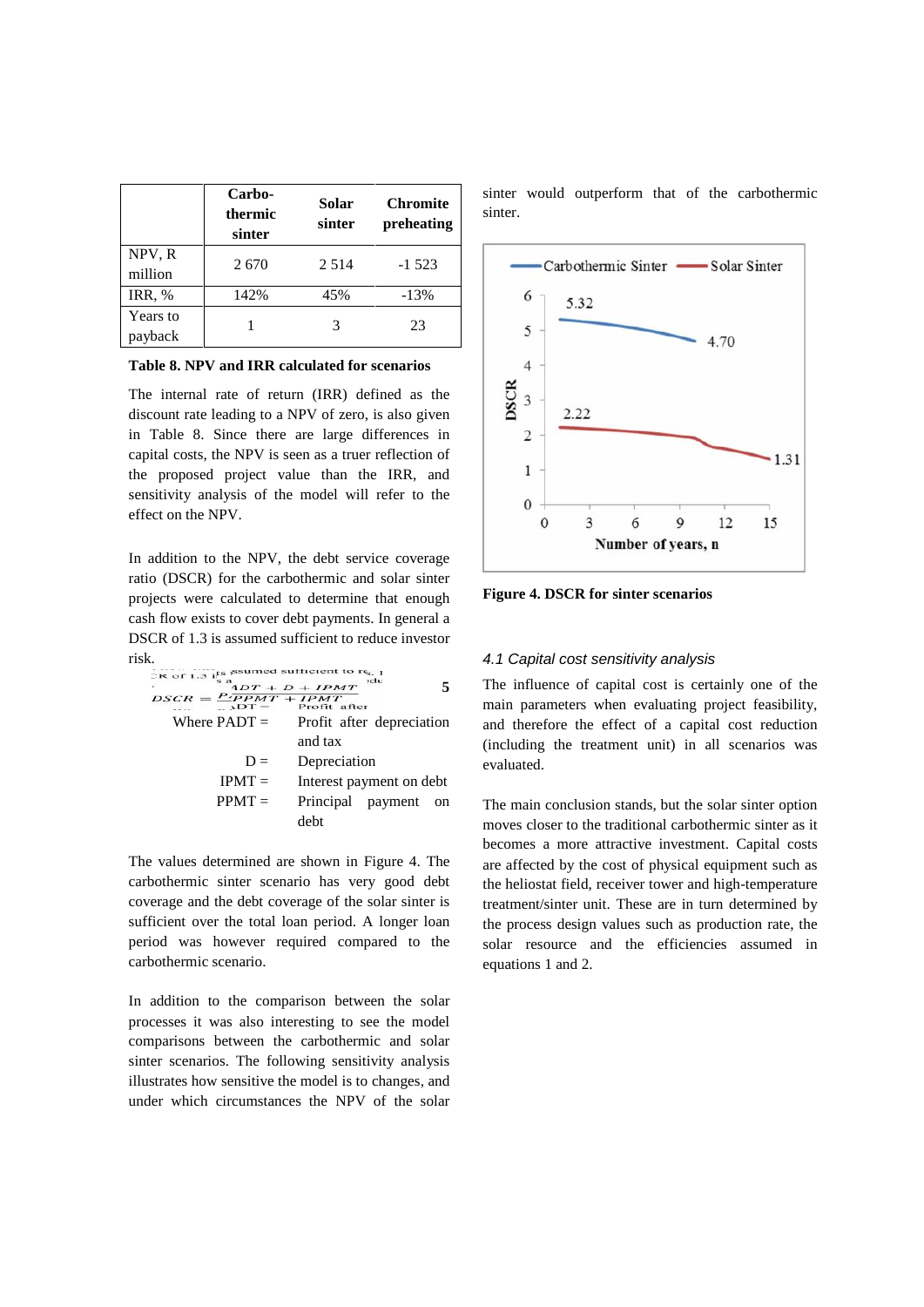

**Figure 5. NPV sensitivity to changes in capital costs**

## *4.2 Operating and maintenance costs*

The effect of annual escalation of operating and maintenance costs (excluding coke and coke transport) on the NPVs is presented in Figure 6. The solar sinter scenario is most affected as it has the highest annual operating and maintenance costs.



**Figure 6. NPV sensitivity to escalation in O&M costs**

#### *4.2 Coke and transport costs increases*

For the baseline scenario, coke and coke transport costs were considered static. Annual escalation in both these costs affects the carbothermic sinter negatively as shown in Figure 7. The South African road infrastructure has been under severe strain due to heavy commercial traffic [10] and the national rail infrastructure has limited capacity. The reliance on transport is a weakness of the carbothermic sinter scenario, but while transport costs remain low and the road network remains adequate, it will remain the most attractive option. If increased rail capacity comes online transport costs may even reduce, increasing the carbothermic smelter profitability. As the solar sinter does not use coke it is unaffected by variation of these costs.



**Figure 7. Effect of coke and transport cost escalation on scenario NPV**

A 10 % static increase in the price of coke would lead to parity of the scenario NPV's as is shown in Figure 8, while transport costs would have to increase by 60 % to achieve the same effect (see Figure 9). We therefore conclude that the NPV of the carbothermic sinter is more sensitive to the coke price than to the cost of transport.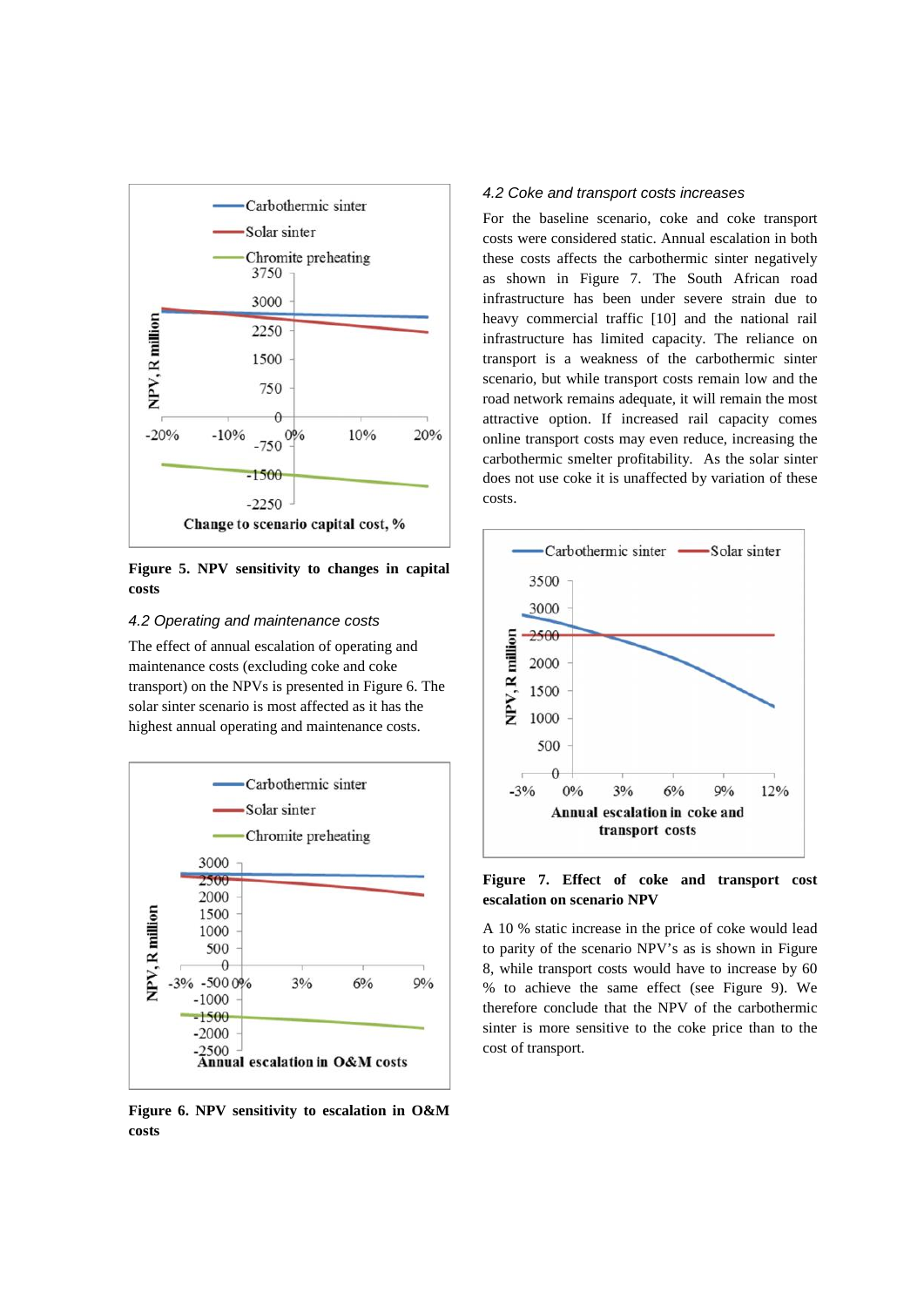

**Figure 8. Sensitivity to coke price change**



**Figure 9. Sensitivity to transport cost change**

#### *4.3 Profit on sinter sales variance*

Sinter processes are vulnerable to changes in the amount of profit on manganese sinter. Changing the amount of profit from 15 % to 7.5 % of sales makes the projects marginal and both the carbothermic and solar sinter process show negative NPV's at a 5% profit on sinter sales.



**Figure 10. Sensitivity of NPV to changes in profit on sinter sales**

*4.4 Carbon tax insensitivity*



**Figure 11. Influence of carbon tax on sinter economics.**

From Figure 11 it can be seen that the proposed effective carbon tax of R 12 /t  $CO<sub>2</sub>$  [15] does not have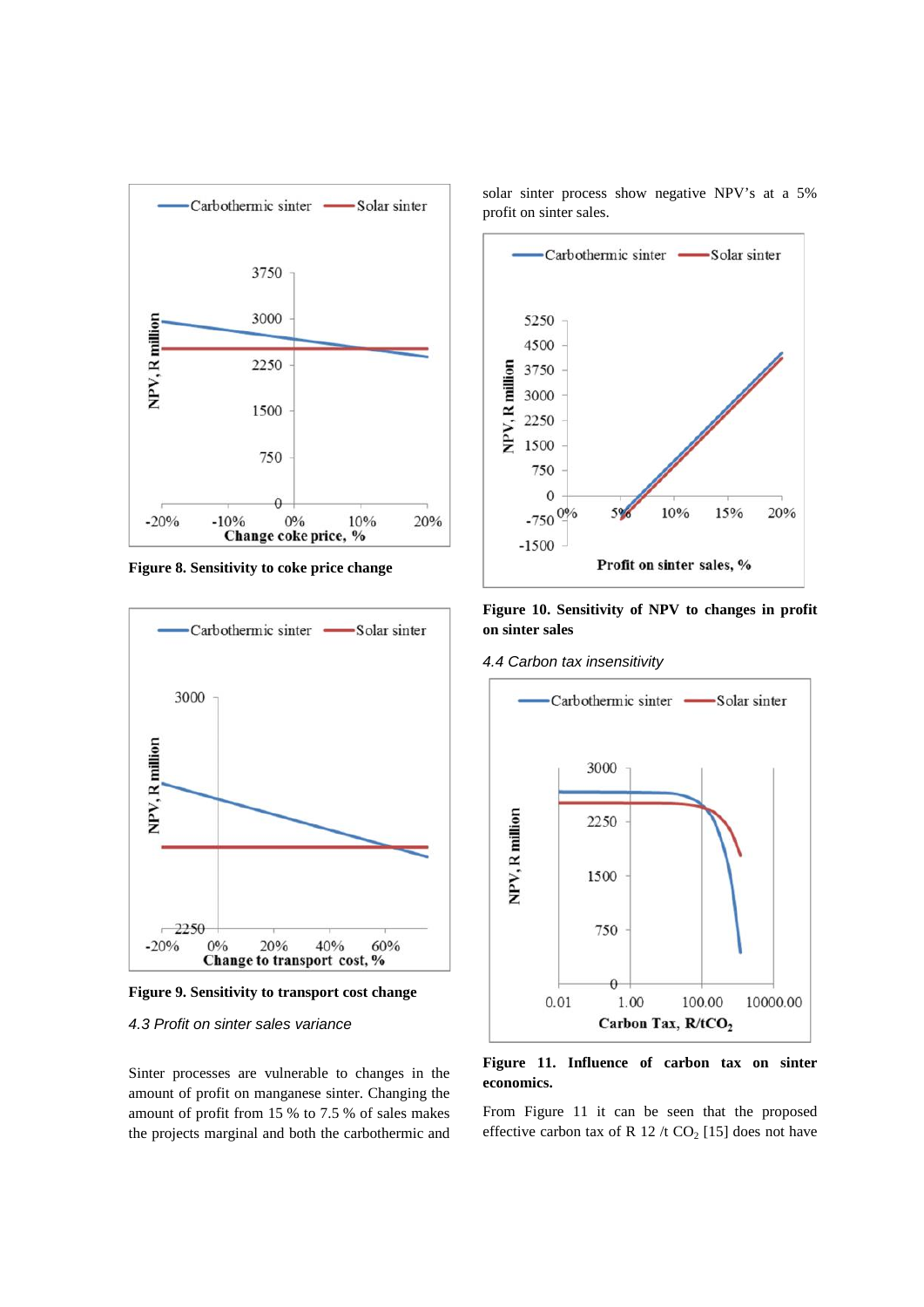large influence on the NPV of the carbothermic sinter. It may be concluded that the process economics are insensitive to carbon taxes up to the value of R 124 /t  $CO<sub>2</sub>$  where the NPV for the carbothermic and the solar sinter are equal. Any increase above R 124 /t  $CO<sub>2</sub>$  clearly advantages the solar sinter process.

## **5. Conclusion**

In this paper, an evaluation of the application of concentrated solar thermal heat to two minerals processing scenarios through economic models has been presented. The preheating of chromite feed using a high-temperature heating unit based on sinter plant technology integrated with a receiver tower and a concentrating heliostat field only achieved payback after 23 years and never achieved a positive net present value when compared to a discount rate of 15 %. The sintering of manganese ore fines, based on similar assumptions, achieved payback within 2 years and a positive NPV and IRR. Research of the solar sintering of manganese ore fines would therefore be more likely to lead to commercialisation than research into the preheating of chromite smelter feed.

The solar preheating of chromite might become feasible if the scenario is redefined to include income from ferrochrome sales as well as electricity savings.

Evaluation of the traditional carbothermic sinter showed that it remains the scenario with the highest net present value as evaluated over 15 years, based on the assumptions made in this paper.

Capital cost of the solar heating scenarios as well as uncertainty in design assumptions remain the biggest barrier to implementation of concentrated solar thermal heat in the minerals processing industry, as operating costs including raw material costs, were [2] estimated to be lower for the solar sinter and solar preheating scenarios than for the carbothermic sinter scenario. Further research is needed toward the reduction of capital costs required for the concentrated solar thermal heat plant, but also  $\frac{10}{[3]}$ toward the efficiency of heat transfer from the solar receiver into the treated ore.

The cost of coke and coke transport in the model of the carbothermic sinter shows that a 3 % annual increase in these costs will make the NPV on par with that of the solar sinter process.

The economic models of both the carbothermic and solar sinter scenarios are sensitive to the amount of profit made on sinter sales, and the solar sinter would not show a positive net present value compared to a 15 % discount rate if the profit on sinter sales falls below 7.5 %.

The economic model derived in this paper showed that the proposed carbon tax does not influence the outcomes of the model if it remains below the value of R  $124 / tCO<sub>2</sub>$ .

Future studies are also recommended into hybrid systems where solar heating may be used to reduce  $CO<sub>2</sub>$  emissions, but supplemented with fossil fuels to maintain throughput while lowering the size (and cost) of the sinter plant, solar field and tower.

## **Acknowledgements**

This paper is published by permission of Mintek.

Thank you to my family for your support and understanding during many late nights.

Thank you to my supervisors at the Stellenbosch University and to STERG for providing support, enlightenment and encouragement.

## **References**

[1] C. Bale, E. Bélisle, P. Chartrand, S. Decterov, G. Eriksson, K. Hack, I.-H. Jung, Y.-B. Kang, J. Melançon, A. Pelton, C. Robelin, and S. Petersen, "FactSage thermochemical software and databases recent developments," Calphad, vol. 33, pp. 295–311, jun 2009.

[2] P. Pienaar and W. Smith, "A case study of the production of high-grade manganese sinter from low grade mamatwan manganese ore," in Proceedings of the 6th International Ferroalloys Congress, Cape Town, vol. 1, pp. 131–138, SAIMM, 1992.

Solargis, "Direct normal irradiation, south africa." http://solargis.com, 2016. [Accessed 21 July 2016].